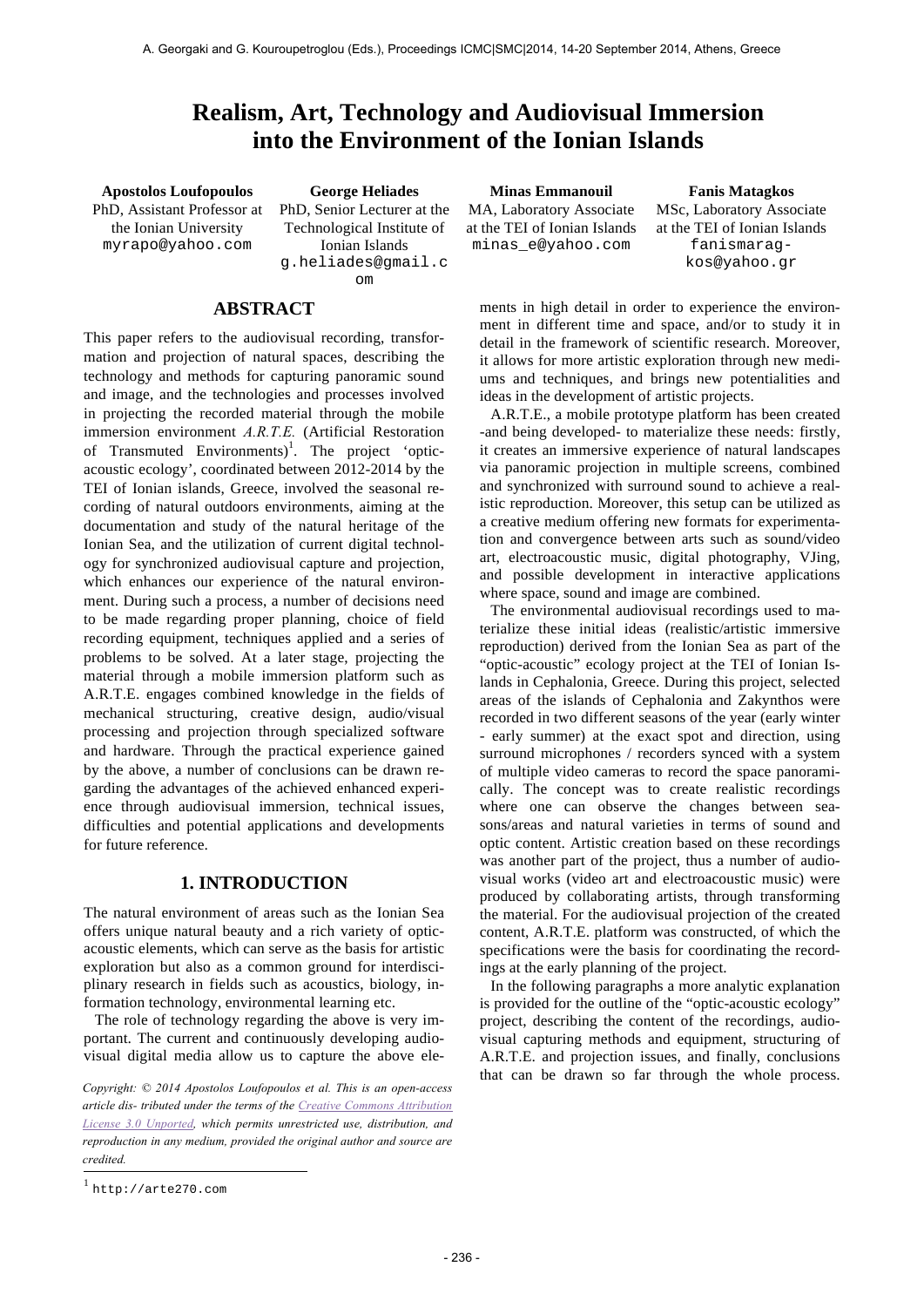# **2. THE "OPTIC-ACOUSTIC ECOLOGY" PROJECT**

### **2.1 Project description**

"Optic-Acoustic Ecology" is a project under completion that runs at the Technological Institution of Ionian Islands / Department of Sound and Musical Instruments Technology / Section of Applied Technology since early 2012 [Project #D12/MIS35600, EU funded]. The project involves the recording of certain aspects of select ecosystems of the Ionian Islands as a step towards the preservation of the regional natural wealth and consequently as an advent to promote local sustainable development. Joint partners in this effort include colleagues from the Ionian University, Leeds Metropolitan University (UK), the Managing Organisation of the Ainos Mountain Natural Park and the Dept. of Environmental Engineers of the local institute at Zakynthos. At this initial phase, the islands of Kefalonia and Zakynthos (Zante) are merely considered to be within project scope.

There are two main courses of action, one is the *preservation* and the other is *exploitation*. The preservation work package includes all the actions that stem from the necessity of preserving the aspects of the natural environment that satisfy a set of criteria such as danger risk factors or outstanding beauty etc. Actions of this kind mainly include soundscape recordings, nature filming and photography shooting. Selected sample noise measurements may also be taken. In terms of exploitation, typical actions of work include a multimedia database on which visitors can browse through the collected material ("environmental museum"), a list of audiovisual pieces of artistic work (most of which were composed especially for the A.R.T.E. platform), as well as an accompanying education course for local schools.

At the time of writing this paper, the project team has just completed its final task, the Zakynhtos artistic presentation event. The playlist included among others the audiovisual tetralogy "The Fog" as well "Portrait Z", an electroacoustic music synthesis made out of solely Zakynthos sounds. Typical project deliverables have included: (a) the audiovisual samples database (b) a set of artistic pieces of work produced out of the collected media files like the ones mentioned above (c) performance of those pieces in special room settings in concerts or festivals (d) an environmental education course for schools that engages the related project technology.

In an era where human interaction with the environment is a major issue of concern and the preservation of natural and cultural heritage is a central worldwide goal, research on the acoustic and visual environment is of great interest and importance. On the Ionian Islands, a region with a handful of environmentally protected areas, projects like the one described here are of high value. The social and economic benefits of such an effort are considerable, since the generated database of samples ("digital museum") will be permanently available to visitors at the premises of the Technological Institute of Ionian Islands. Moreover, the environmental course will serve as a reference point for community actions. Finally, the research team will actively participate in all publicity activities, such as organizing meetings , workshops, information web visibility, etc. Nevertheless, the immediacy with which a natural "local product" after receiving technological processing returns to the local community in the form of an audio or audiovisual artistic work is remarkable. Additionally, the blowing aesthetical outcome serves as a redeeming added value. This whole process is an exportable cultural product as it moves over to creative paths and pioneering aesthetics. It can certainly be considered as a globally applicable recipe. Recognized by the project team is a range of possible future actions which could be a continuation of this effort. The extension of the scope to all areas of the Ionian Sea and the inclusion of underwater recordings are two obvious future targets.

### **2.2 Environments**

The recorded environments during this project can be divided in 3 categories:

- Natural environments
- Urban environments
- Heterogeneous environments

Natural environments include protected areas such as the National Park at Ainos mountain, Cephalonia or the Natura Park in Zakynthos, and areas of unique natural beauty such as beaches and caves. Urban recordings include places in the the towns of Lixouri and Zakynthos, and heterogeneous environments include a combination of the above, where nature and human culture are both present.



**Figure 1**. Recorded areas in Cephalonia and Zakynthos

#### **2.3 Equipment, methodology and working conditions**

Recording in the field can be different and often more difficult from the usual studio recording procedures. Apart from having to overcome weather difficulties and record in high quality, a major issue is designing the recording system with regard to the potentiality of the recorded space as material for utilization at later stages, meaning that the recording team should early set the recording specifications, depending on the way in which the audiovisual captures will be finally used, i.e. that the audiovisual material will be presented through a mobile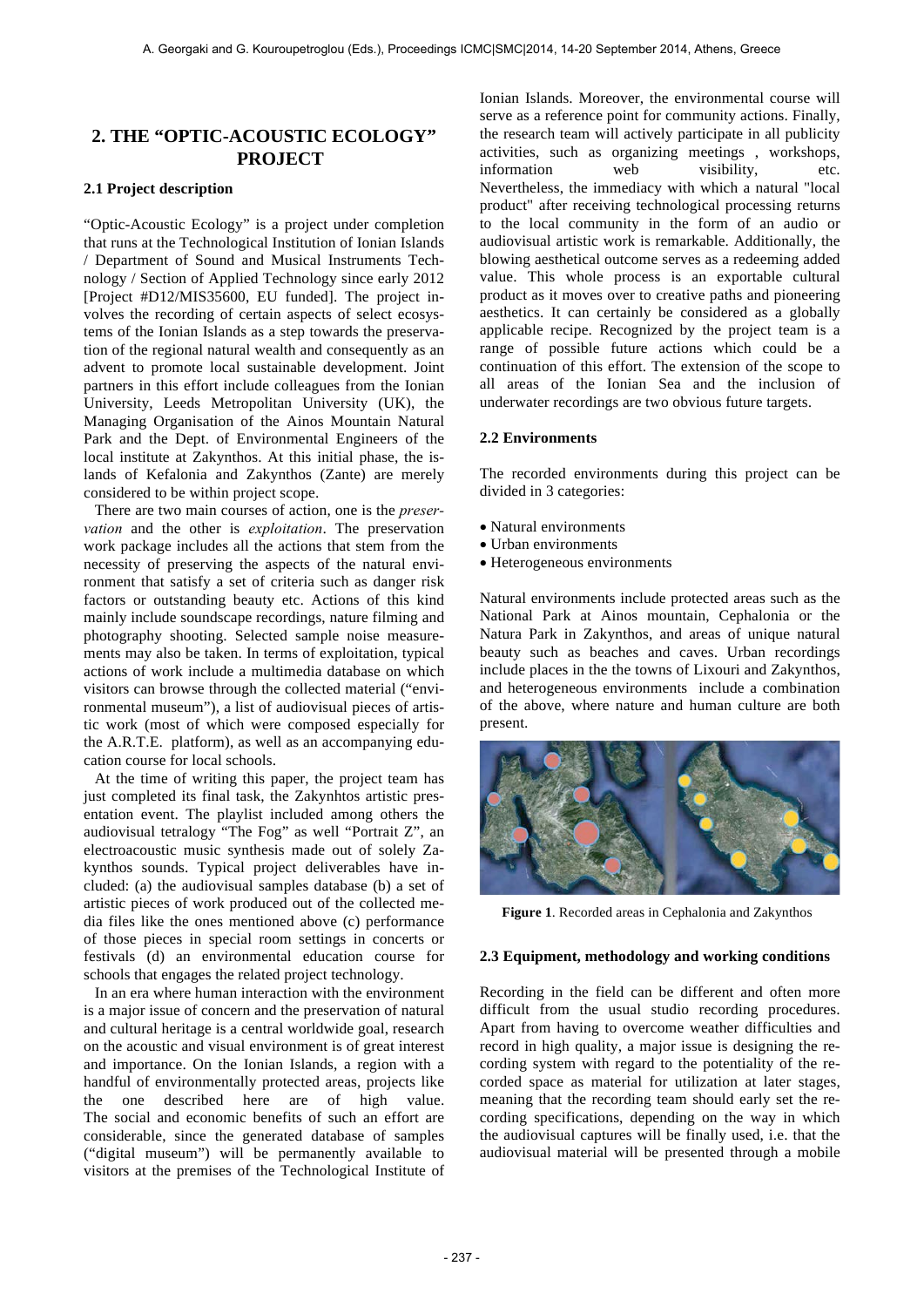immersion platform such as  $A.R.T.E.<sup>2</sup>$  Thus, the aims of the recording team were: (a) to record in high quality audio and video using digital recording equipment in range up to 360°, (b) to capture "static" and discreet "spot" recordings of audio and video simultaneously, and also individual recordings/sources (audio only – video only) which would later be useful -during processing- for a realistic/artistic reconstruction of the space or other applications, (c) to capture "moving recordings" with panoramic video and/or audio, giving a sense of movement in one direction in a landscape, or rotating movement based on a central point, and (d), to capture in such way so as to assist in the final syncing of processed audio and video material for representing space panoramically. The above aims were considered for the majority of visited areas, taking into account the factors of mobility and weather conditions in different seasons.

The audio and video equipment was chosen according to the following technical specifications:

- Ability to record in professional high fidelity formats.
- Mobile and compact structures.
- Powered both by AC adaptors and batteries.
- Ability to record on SD memory cards for quick and easy storage.

• Weather-resistant structures in order to records in fields with extreme weather conditions.

Regarding the above, the following equipment was used:

• Portable audio recording systems: MOTU 896 MK3- MacBook Pro-Logic Pro (8-track), Tascam DR-680 (8 track), Tascam DR-100 (2- track)

• Microphones: Holophone H2-Pro, Studio Projects LSD2, AKG C414, 2x Neumann KM184, hydrophone.

- 5x portable digital video cameras (Full HD)
- DSLR photo camera

1

• Microphone stands and cables, windscreens for microphones.

The basic methodology that was followed during each recording session included:

(a) Choice of the exact recording spot and direction, for pre-selected and pre-visited areas, in accordance with the instructions of the consultant team, with regard to aesthetic and practical criteria. The team noted the coordinates of the spot for future recordings.

(b) Installation of equipment and testing for proper operation.

(c) Simultaneous recording (2-15 minutes per spot, depending on the content of the landscape) using 2 audio systems (stereo-surround) and multiple video cameras, with the use of 'clapboard' (audio signal) for synchronization.

As far as the audio recording techniques are concerned, 3 techniques were used in total: (a) stereo M/S (Mid/Side), (b) surround Double M/S and (c) the surround microphone Holophone H2-Pro. For each synced recording, one surround technique (Holophone or Double M/S) was simultaneously used with the M/S technique. Both M/S and Double M/S technique needed to be decoded in order to provide a realistic result regarding the recorded soundspace (both stereo or polyphonic up to 6.1 channels). On the other hand, Holophone H2-Pro is specifically designed for capturing discrete 7.1 channels, and this is the reason why there is no need for decoding for reproduction. All these techniques were specifically chosen by the team in order to test and compare their advantages and disadvantages during recording/reproduction, and deliver a variety of alternative captures for the same space, potentially useful in reconstruction and final projection. For example, sounds captured by Holophone proved very helpful at later stages, in reconstructing the environment in a realistic manner, as -when combined with proper speaker placement- the representation of the recorded space captured by this microphone is highly accurate. On the other hand, recordings delivered via the double M/S technique proved very helpful in artistic representations and transformations, due to the fact that decoding creates room for experimentation regarding the virtual dimensions of the projected audio space.



**Figure 2**. Double M/S and Holophone H2Pro



**Figure 3.** Double M/S surround decoding possibilities: space reconstruction through microphone angle alteration and speaker separation.

For the video recording the team customized a camera stand and installed five cameras in such a way as to be able to record with an angle up to 270°. All cameras recorded video in Full High Definition quality for best reproduction results and quality in processing. The DSLR photo camera was used for capturing the whole procedure and photographing the landscape with both single and panoramic takes.

The above-mentioned equipment and techniques were used by the recording team in a variety of different and demanding conditions. From the frozen landscape of the summit of mountain Ainos to the hot sun and pebbles of Myrtos beach, near or even into the water, on steep mountain slopes or in the foggy meadow. The next stage

<sup>2</sup> The recording team consisted of Apostolos Loufopoulos, Minas Emmanouil, Fanis Maragkos, Thanasis Epitidios and a small group of students from the TEI of Ionian Islands, Department of Sound Technologies and Musical Instruments.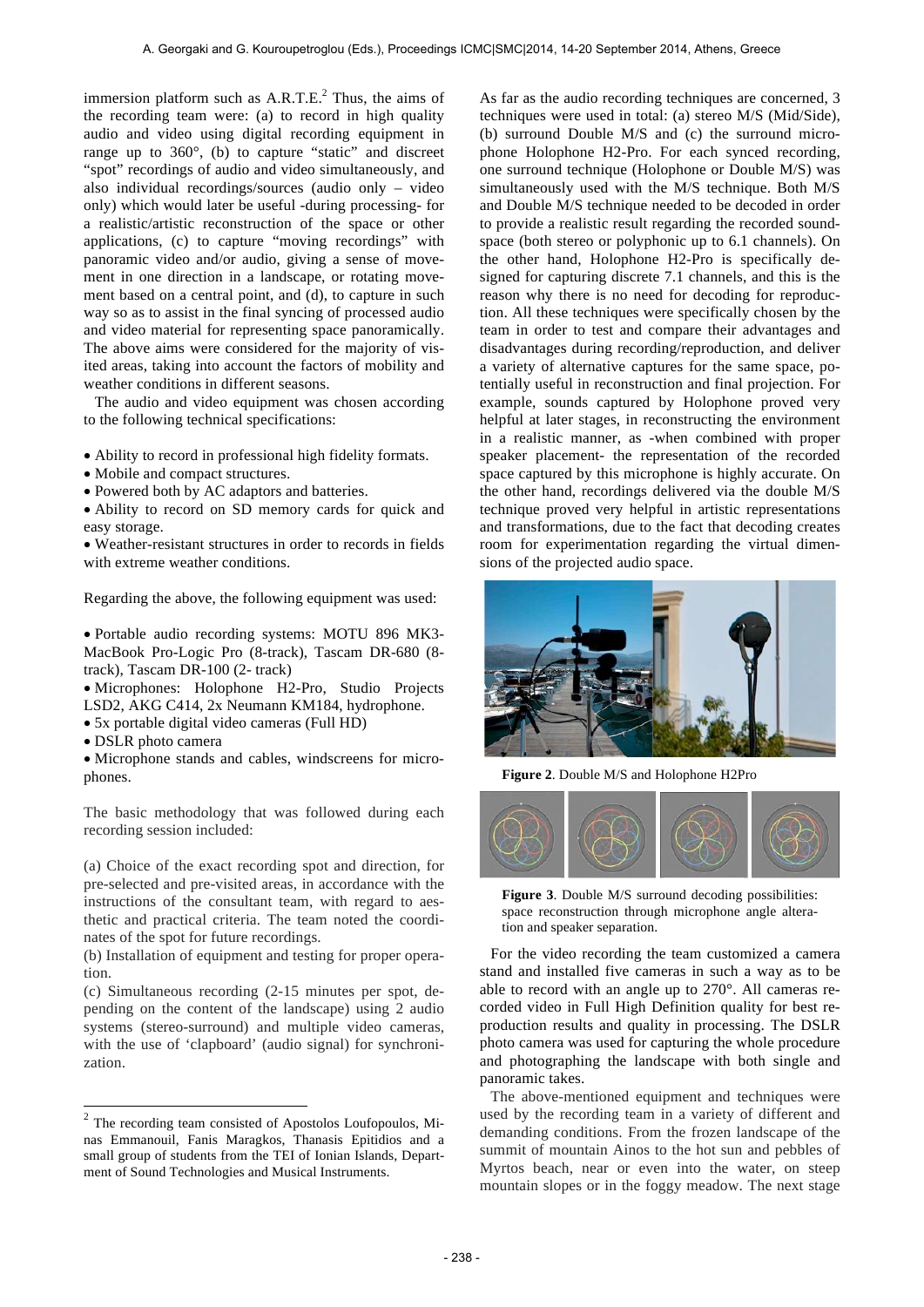was the demanding process of archiving and backing-up the material, in order to prepare the process of exploitation.

### **2.4 Realistic and Artistic Reconstruction**

The exploitation phase of the project included, in big part, the reconstruction of environments electronically. During this process, the recorded material, audio and video, was synchronized and processed electronically, in order to create two types of audiovisual environments, or else 're-created' landscapes:

- (a) Realistic approach: 'real' landscapes
- (b) Artistic approach: transformed environments

In (a) a series of recorded spaces 'as is' was produced, creating a 10-15 minute multimedia presentation for surround sound (5.1) and five video projections (panoramic view). In this presentation one can observe the changing environment between different locations of the two islands, and also the transition between different seasons (winter-summer) for each of the same exact location.

In (b) a tetralogy of works was created (titled "The Fog") which can be regarded as "video art" using the language of electroacoustic music. "The Fog" refers thematically to the winter environments of mountain Ainos in Cephalonia, and constitutes a first effort to experiment artistically with the recorded material.



**Figure 4**. Realistic and transformed landscape (virtual preview of panoramic projection).

The elaboration of audio involved mixing in surround (5.1) and creating a virtual musical space via the transformation of sounds from the main projected landscape(s) in combination with a number of other sound-sources and sound-shapes<sup>3</sup>. Video was elaborated together with audio in many cases (mixing phase) and interestingly it was often 'cut' following the musical form -since the producing artists are mainly music composers- thus creating an interesting audiovisual structure, where image follows the

1

temporal development of sound. Both audio and video materials have strong references to the locality of the environment but often carry strong transformations that lead the projected material to abstraction. A more detailed analysis of the artistic work produced as part of this project needs to be given individually elsewhere<sup>4</sup>.

The above presentations constitute altogether a show of around 45 min in total, which so far has been presented in art festivals, conferences and educational courses.

For the projection of this presentation to listeners/spectators a projection medium needed to be developed specifically for this material, and thus the A.R.T.E. platform was materialized as an immersion space, to complete the initial idea.

# **3. A.R.T.E.: AUDIOVISUAL IMMERSION PLATFORM**

### **3.1 Specifications**

A.R.T.E. combines panoramic video projection with 5.1 surround sound. For the video projection a 9m x 1m cylindrical screen is used, consisting of 5 separate adjacent parts, each 1.80m x 1m, made from flexible material (PVC), which attach on a circular metallic frame. Projection on this cylindrical screen is achieved by 5 LED projectors, placed around the ceiling of the installation at 2.40m height, and projecting each on one of the 5 separate screen parts. For the projection of sound within the space of this installation 6 loudspeakers are placed in a typical 5.1 arrangement.



**Figure 5**. A.R.T.E. audiovisual setup: placement of loudspeakers and projectors.

As shown in the above Figure, each projector projects the image onto the opposite side of the screen, on one of the five parts. The projected image adjasts with the image from the next projector an so on, giving a total panoramic field of 270 degrees, which together with the surround sound allows for a panoramic audiovisual projection

1

<sup>3</sup> Sounds recorded individually i.e. human interactions with the environment, isolated sound-sources ("focused" recordings) and electronically generated material.

<sup>4</sup> A preview of the above is given online (http://arte270.com)in stereo sound and panoramic video on single screen.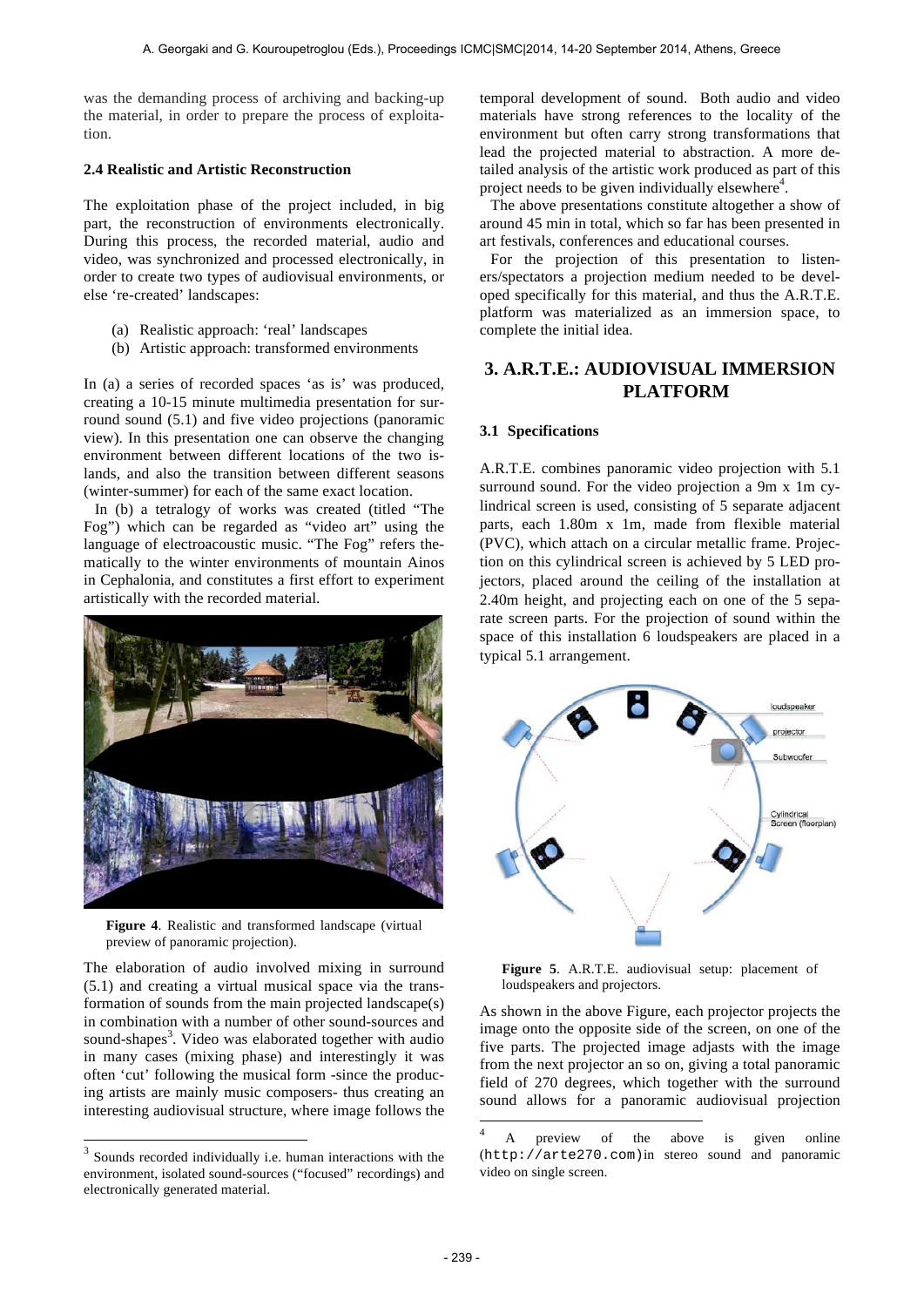around the visitor. For recorded spaces this creates a realistic impression and assists in the immersive experience of the projected recordings. To achieve the best possible results regarding this experience, the whole installation is covered with light-blocking surfaces, to isolate the visitor from external light and engage his/her attention in the projected audiovisual material.

The construction is mobile and light. The synchronized projection (audio and video) is driven by a central computer with an audio interface of multiple audio outs, and video interface(s) with multiple video outs as well. The projection format for the initially recorded material is 16:9 720p (HD) for each video projection and 24bit/48KHz for the surround sound.



**Figure 6**. A.R.T.E. structure: exterior and interior view.

#### **3.2 Audiovisual Synchronization and Playback**

A.R.T.E. is designed to project a maximum of 5-channel video, together with multi-channel audio playback in variable formats (mono, stereo, 2.1, 3.1, quad, 4.1, and 5.1 surround). In order to achieve that, A.R.T.E. uses "Millumin", software developed by Anomes (http://www.anomes.com), as its main playback engine. Millumin tools solve two major issues in A.R.T.E. applications: audio/video synchronization and distorted videoimage correction through video mapping.

### *3.2.1 Millumin and A.R.T.E. applications*

Millumin is a software especially designed for use in multi-projection systems, with multi-channel audio playback. It is able to handle several types of video and audio formats, as well as live sources, organize them in layers and compositions, and play them back through the discrete outputs of the system. Moreover, it offers several editing and automation tools that help you tweak in detail different aspects of the show. However, one of the most important tasks in Millumin is video mapping, a technique used for projecting an image on a non-flat surface, at several (especially non-vertical) angles (Figure 7). Thus, A.R.T.E. uses Millumin to overcome all the problems generated by the nature of its complex applications and build technically correct and well-presented shows.



Figure 7. A correct (left) and a distorted/angled projection (right) on a flat surface.

More precisely, a default A.R.T.E. project in Millumin consists of:

• A working environment of 5 screens with total resolution of 9600x1080 pixels (5x full High Definition)

• 5 discrete video tracks/layers, each one assigned to a different screen

• 6 tracks of audio for 5.1 surround support

It is important to mention here that computer's performance is significant for choosing the appropriate file format for each project, since large formats may reduce system's stability and cause serious problems, like unsynchronized playback. And although Millumin supports a large variety of formats, Photo JPEG is recommended for better playback. At the current installation A.R.T.E. runs a 6400x720 pixels project (5xHD) along with surround 5.1, 48kHz/24bit audio.

However, as mentioned above, A.R.T.E. projects on cylindrical screens and the projectors used are placed on the top of A.R.T.E basis, which creates a wide projection angle. This fact would downgrade every show presented in A.R.T.E., technically and aesthetically. Thus, the best solution on this problem is the video mapping tools of Millumin.

Millumin provides an extended video mapping environment, with plenty of tools and capabilities. In A.R.T.E. a projection of a 144 (16x9) correction points grid is used as the map on which the image corrections are made. These points create a pattern of squares (grid) and if they move relatively to each other until the grid appears flat, then the projection on that screen is corrected, free from any distortions (pic.x). Millumin's video mapping tools can work in great detail and the number of correction points can be increased far from what is used in A.R.T.E. Nonetheless, video mapping is a hard and time consuming procedure so, the grid should be as detailed as needed and the number of points must be as low as possible. In addition, video mapping data are saved on each project, so, in the case of A.R.T.E., due to its stable construction, a default project is always used as start for correcting and finalizing the projections.



**Figure 8**. Video mapping A.R.T.E. screens in Millumin.

### *3.2.2 A.R.T.E. Development issues*

Designing an instalation with specifications like A.R.T.E can be a very complex work and the designing team came across several issues concerning the construction and the overall performance. The most important of these issues are listed below: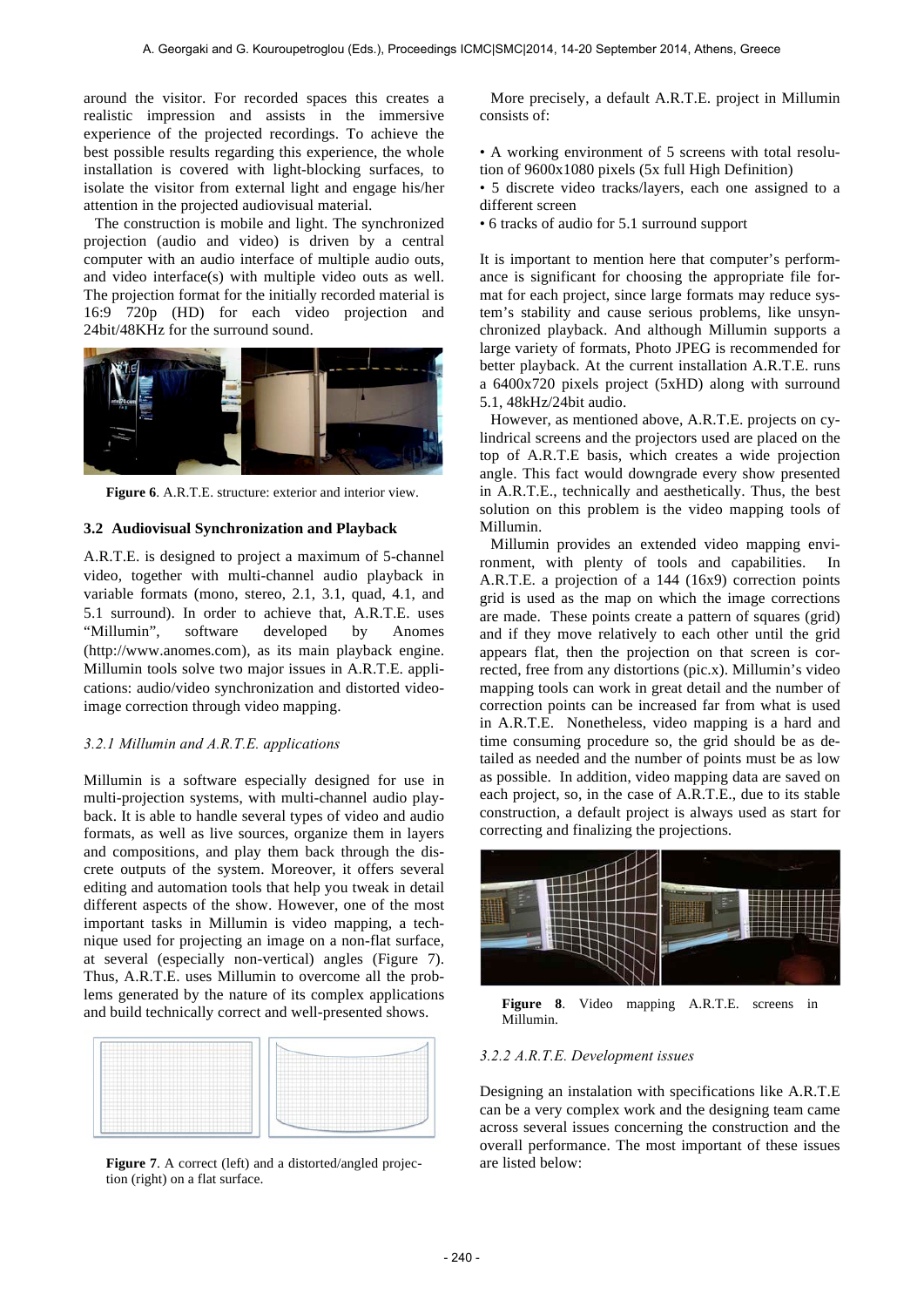(a) Designing a stable frame, while keeping the mobile character of the installation and looking good!

(b) Finding a suitable material for constructing the projection screens. This material should have a good projection surface and be easily packed and transfered. At this time, A.R.T.E. uses 2mm thick white foam PVC but still there is a great research by the team on this issue. (c) Blocking the outcoming light while preserving proper ventilation and comfortable conditions for the visitors.

(d) Reducing the inner sound reflections caused by the screen surfaces. This is a very important issue as it alters the timbre of sound played inside the installation. To solve this, the speakers were placed on the floor with an angle towards up. In addition, some sound absorbing material will be placed in key positions inside A.R.T.E.

(e) Computer system limits: this was the most difficult problem the team had to face. Finding the appropriate format that would match good video/audio quality and system stability, using just one computer was a great research field. There were options for using more computers, running multiple copies of the software in sync, but the mobility factor plus the lack of time code syncing in Millumin led to a single-computer solution for A.R.T.E. at this stage.

Finally, it is important to say that the development team works on transferring the idea of A.R.T.E. in a larger and even a smaller scale.

# **4. CONCLUSIONS**

Through a multimedia representation, such as via an immersion platform like A.R.T.E., new achievements and possibilities regarding perception and evaluation of natural and cultural heritage can be highlighted:

(a) A realistic representation of the actual space, now more accurate and detailed, allows for easier and more proper appreciation of the environment in different space and time.

(b) A wider and more informative capture may assist in preserving a wider variety of elements of our environment and human culture, as a heritage for future generations.

(c) New formats and combined projection media enhance artistic expression and bring new ideas for artistic creation and convergence between different arts and genres.

(d) Through the artistic transformation of the environment with such media, new culture is born and developed, where nature creates culture in new forms, with strong reference to the natural world.

(e) The possibility of virtually 'reconstructing' an environment in an immersion space -or a number of environments, different seasons etc- creates new applications in the field of education (environmental learning).

Future ideas include:

(a) The possibility of networking through such audiovisual representations (i.e. as 'portals' for visiting different spaces virtually) can bring together different cultures and societies and may highly assist in cultural promotion of important areas (museums, archeological areas etc)

(b) With the addition of interactivity and navigation control, new possibilities may emerge regarding applications such as video games and simulators, where immersive navigation through spaces is highly important.

Recording and preparing the material are determining factors for materializing successful projections such as the above. Throughout the described project, the valuable experience gained through the recording phase sums up in a few interesting facts that can be highlighted as well:

(a) The choice of recording methods determines the result, which should be considered as a guide for proper planning. Thus, as a fundamental principle in sound recording, the choice of microphones and recording techniques should be targeted to the desired utilisation, i.e. realistic or artistic sound representation as in the case described in 2.3.

(b) The choice of mobile recorders against computedbased systems in field recording may bring mobility and solve many technical issues but may cost in quality. In this case one should decide over these issues already during planning and testing.

(c) Testing and technical preparation is very important. Not only for the above-mentioned reason, but also since field recording often involves hard weather conditions, under which the equipment should be tested for proper operation prior to recording. During the early stages of the above-mentioned project pilot recording research was required to assist in proper planning, where preliminary recording sessions were conducted to ensure proper recording and familiarize with recording conditions and problems that might occur.

(d) Relationships are very important! As it has proven, recording in demanding conditions for long hours can be exhausting and may generate tension, a lot of which can be avoided if members of the recording team are willing to collaborate in order to achieve their tasks.

(e) Another important relationship here, one of ecologic importance, is the relationship between the humanrecorder/observer and the natural environment (i.e. landscape or soundscape). This relationship can be developed during the recording process, where the human visitor should respect and acclimate to the natural environment in order to achieve the best recording results<sup>5</sup>. Also, for the artists/recordists this is the phase of developing sentimental links with the captured material (as immersing into the real world, gaining strong inspirational memories through senses), which are very important for the later stages of artistic creation.

The continuous development of audiovisual technology allows increasingly for realistic capturing, exploring, appreciating and evaluating the environment around us. This can gradually lead to more ecological awareness

-

 $5$  During recording sessions in natural environments with living organisms (insects, birds) such as the landscapes found on mountain Ainos, it has been especially evident that proper recording required for the human team to stay quite and relatively still for a short period before recording, as to allow for the landscape-soundscape to return to its normal state.